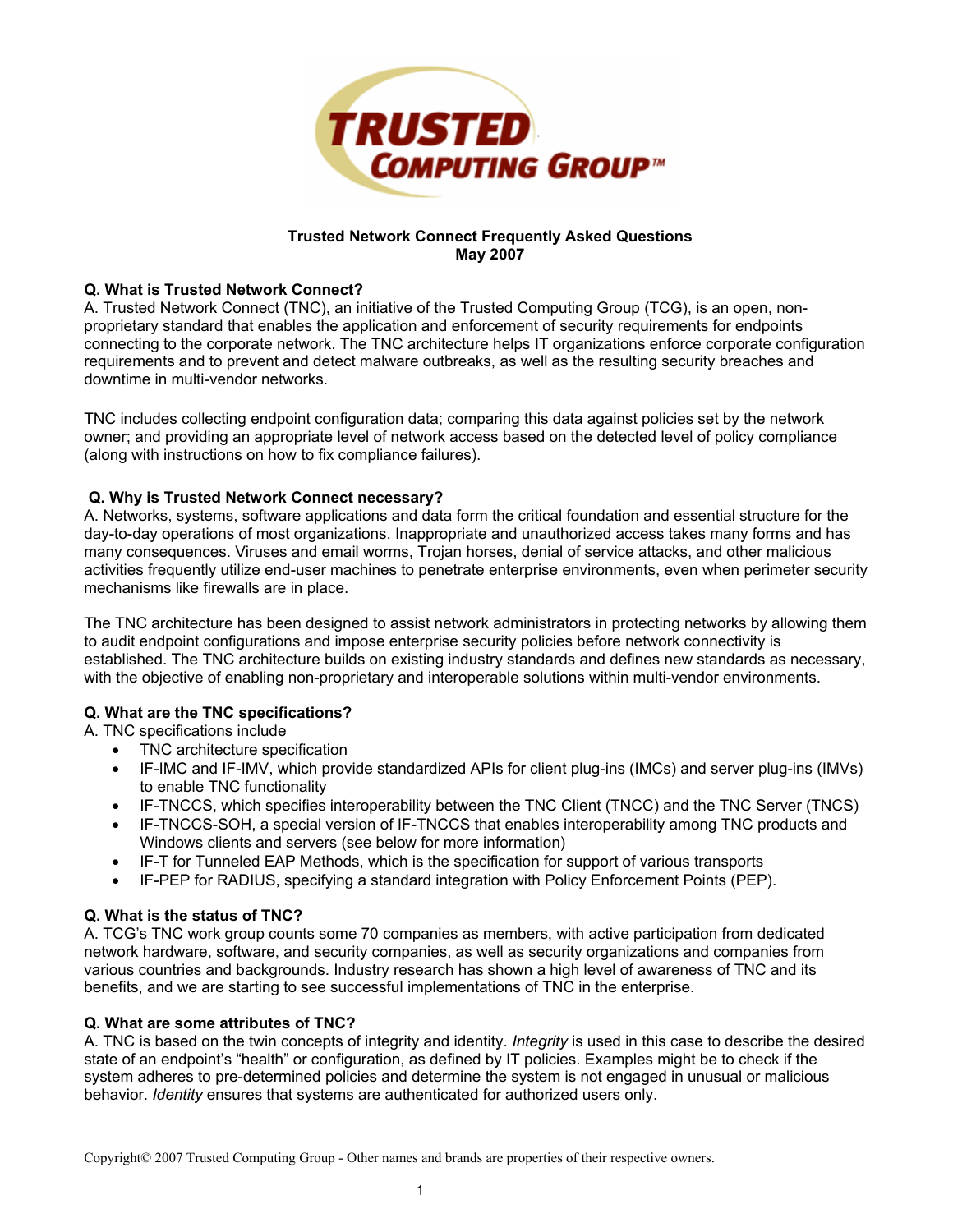One key attribute of TNC is its focus on heterogeneous networking environments, interoperating seamlessly with products from a variety of vendors.

Another key attribute is that clients with a Trusted Platform Module (TPM) are offered additional security in that identity and integrity can be easily established through hardware. Optional for use with the TNC standards-based specifications, the TPM provides a trusted boot mechanism that uniquely helps thwart root kits, which are stealthy infections that are otherwise almost impossible to detect. When used in concert, the TNC standards and the TPM offer users and enterprises a complete, end-to-end root of trust, from the end device's edge to the network's core.

TNC support will enhance many existing products. Users can benefit quickly because they can implement TNC within the infrastructure products and vendors already deployed on their networks. The architecture is based on existing, widely used standards such as EAP and TLS, and integrates with mature technologies such as IPsec and 802.1x.

#### **Q. How does the TNC architecture work? What are some of its key elements?**

A. The TNC architecture is constructed on top of traditional network access architecture; for instance, the switches in a wired LAN environment. A *Network Access Requester* (NAR) is client software on the endpoint that begins the network access attempt. 802.1x supplicants, VPN clients or Web browsers initiating SSL connections could all be NARs in a TNC environment.

The *Policy Enforcement Point* (PEP) – usually a network infrastructure device like a switch, wireless access point, or a VPN concentrator – restricts network access. It is controlled by a *Policy Decision Point* (PDP), which determines whether the endpoint should be admitted to the network and what level of access should be granted.

The TNC extends this standard identity-based access control architecture to include integrity checking by adding two layers on the endpoint and two layers on the PDP. On the endpoint, a TNC Client gathers reports from Integrity Measurement Collectors (IMCs, plug-in modules that report on the endpoint's health). The TNC client delivers these reports ("integrity measurements") to a TNC Server on the PDP. The TNC Server delivers the integrity measurements to Integrity Measurement Verifiers (IMVs) on the PDP, which check the client state against integrity policies. The TNC Server manages an integrity check handshake, delivering messages to and from the IMVs and combining the IMV's recommendations into a TNCS action recommendation which is used in the PDP's final decision.

#### **Q. What relationship does Trusted Network Connect have to the Trusted Platform Module (TPM) and other TCG efforts?**

A. TNC is an excellent application for the TPM in that it helps establish a link to a decision point where integrity reports may be evaluated. Use of the TPM by TNC is optional, but for platforms with a TPM, the convenient reporting infrastructure enables the TPM reports to be factored into network access control decisions.

However, administrators do not have to have systems with TPMs to benefit from TNC. TNC solutions can be deployed with or without TPM clients.

A system with the TPM can protect sensitive data such as encryption keys and collected measurements. The TPM safely stores those measurements in a protected location until ready for reporting. It can protect the measurements from man-in-the-middle attacks that might occur anytime thereafter. Products based on TNC architecture can operate in today's environments with and without TPMs. But if a TPM is present, there is a greater assurance in the TNC integrity reports originating from the expected platform. The TNC standards and the TPM, when used together, offer users and enterprises trusted, integrity-driven network connected from the end device's edge to the network's core.

Incidentally, TPMs are shipped now in new enterprise notebook and desktop systems available from virtually all top 20 systems vendors, with tens of millions of TPM-based systems in deployment.

#### **Q. Are clients with TPMs required to implement these new specs or any TNC specs?**

A. Currently, TPMs are not required to implement these new specifications but TCG is providing a specification to enable the use of the TPM in TNC.

#### **Q. Does the Trusted Network Connect architecture use any existing industry standards?**

A. The TNC architecture uses existing industry standards, such as EAP, TLS, RADIUS, and others.

### **Q. What access methods are supported by the TNC architecture?**

Copyright© 2007 Trusted Computing Group - Other names and brands are properties of their respective owners.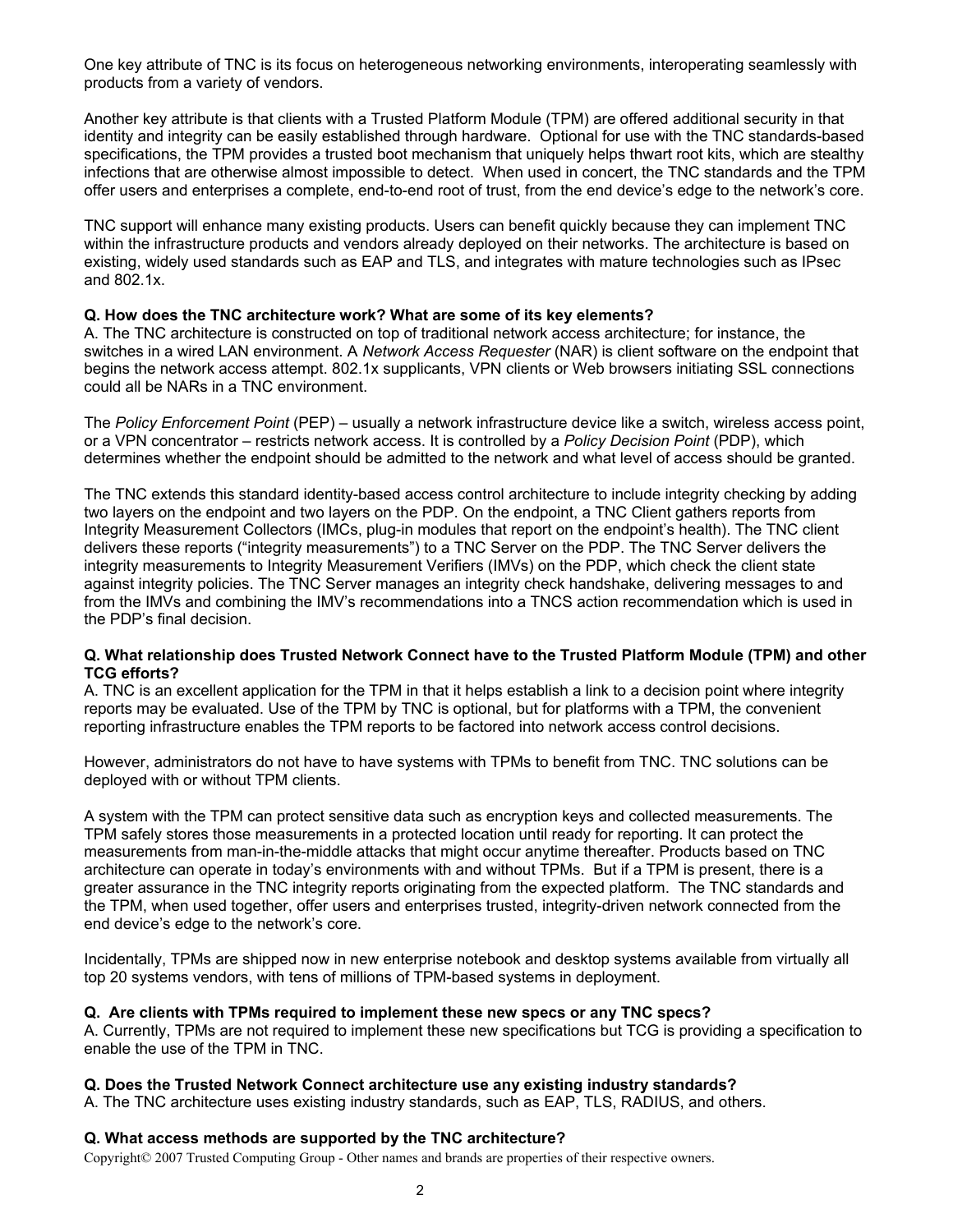A. The architecture supports all commonly used enterprise access methods such as VPN-based or dial-up remote access; wireless networks (WLAN); 802.1x infrastructures; and traditional LAN technologies.

## **Q. When will we see TNC-based products?**

A. Products implementing the TNC specifications have been shipping for several years. Companies currently providing compatible products include Extreme Networks, HP ProCurve, Juniper Networks, Meru Networks, OpSwat, Patchlink, Q1 Labs, StillSecure, Wave Systems, General Dynamics and others.

### **Q. How does TNC compare to Cisco Network Admission Control?**

A. The TNC architecture is differentiated from Cisco Network Admission Control (C-NAC) by the following key attributes and benefits:

- Supports multi-vendor interoperability
- Leverages existing standards
- Empowers enterprises with choice

Also, the TNC architecture provides organizations with a clear future path. Future integration with the TPM – the IF-PTS specification – enables a complete trusted network trail from the client straight through to the network. This level of future roadmap and integration with standards-based hardware security is not available with any other endpoint integrity/network access architecture.

There are also additional solutions available from other vendors which attempt to address endpoint integrity and access control in different, various ways. TCG welcomes participation and membership by any companies in the TNC effort and believes that interoperable approaches to network access control are in the best interests of customers and users.

## **Q. What about the Microsoft Network Access Protection architecture?**

A. In May 2007, TCG and Microsoft announced the interoperability of the TNC and NAP architectures. The initial interoperability is made possible by the new TNC IF-TNCCS-SOH (Statement of Health) specification contributed by Microsoft. This specification will enable products based on TNC to operate with Windows clients and servers and vice versa, thus creating a range of product choices and deployment options for customers.For more information on this, see the documents at www.trustedcomputinggroup.org

#### **Q. How will users know that products built on various TNC standard specifications are interoperable? Is there any certification or compliance program planned?**

A. A number of companies demonstrated interoperability of their TNC products at a second interoperability event, hosted by the University of New Hampshire-InterOperability Laboratory (UNH-IOL), in first quarter 2007. The event showed that products based on the various TNC standard specifications worked together successfully in a simulated enterprise environment. The organization is planning future compliance and certification programs.

# **Q. Does TCG intend to take the TNC specification to any formal standards bodies, such as IETF?**

A. TCG has an informal liaison relationship with IETF; many companies participate actively in both organizations to ensure there is a good flow of communications between the organizations.

### **Q. When will we see additional TNC specifications?**

A. The specifications available today offer critical elements of network access control; developers can use these now to create products to protect the network. Additional functionality will be added to the TNC architecture as the group deems necessary.

### **Q. Are there any open source implementations of the TNC specifications?**

A. Yes, several open source groups including libtnc and FHH have open-source support for TNC, and both have demonstrated at various events, including Interop.

-- 30 –

For more information, go to https://www.trustedcomputinggroup.org/groups/network/

Contact: Anne Price 1-602-840-6495 press@trustedcomputinggroup.org

Copyright© 2007 Trusted Computing Group - Other names and brands are properties of their respective owners.